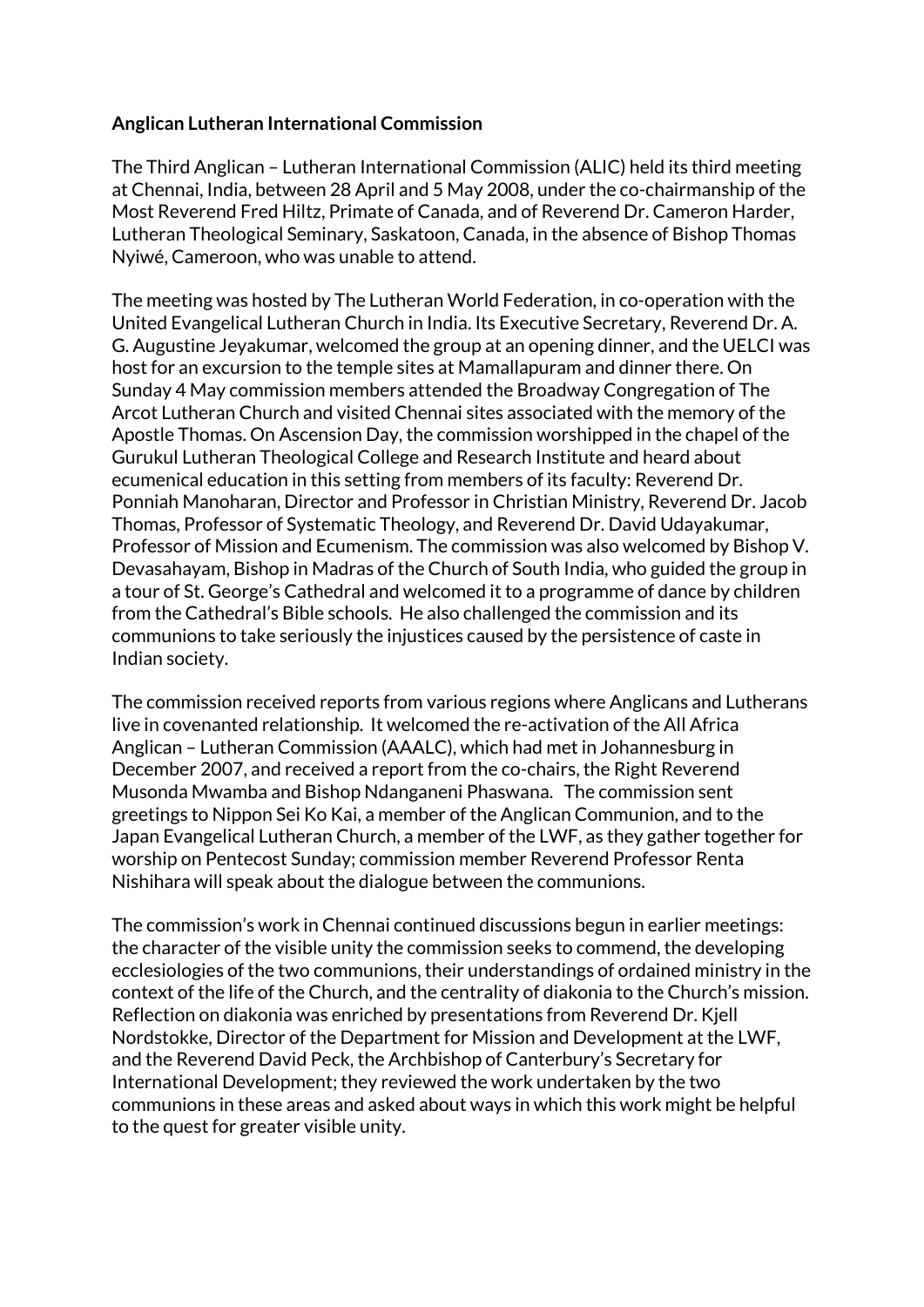At this meeting discussion centred on the shape and direction of the commission's report, which is mandated to make recommendations about ways in which the two communions can move toward more visible unity. The commission recognised diakonia and communion as the central elements of their discernment. The challenge of proclamation and service embodied in diakonia, modelled on the ministry of Jesus, promises a fresh and dynamic entry point into questions of ministry and unity in the service of the Gospel.

We give thanks to God for the witness of the UELCI and the Church of South India in their country, and for the ministry of diakonia in which they engage. We were profoundly moved by their accounts of societal discrimination against Dalits which the churches' ministry seeks to transform, and resolve to remember these issues as we return to our own contexts. We pray that God will bless and guide all we met here, and also the life of both communions as we seek to proclaim the Gospel in active service and mission.

The commission plans to meet again between 18-26 May 2009 at a venue to be identified by the LWF.

The members of the commission are:

## *Anglicans:*

The Most Revd. Fred Hiltz, Canada (Co-Chair) The Revd. Dr. Charlotte Methuen, Germany and United Kingdom The Rt. Revd. Musonda T. S. Mwamba, Botswana The Revd. Professor Renta Nishihara, Japan *(unable to be present)* The Very Revd. William H. Petersen, USA The Revd. Dr. Cathy Thomson, Australia The Revd. Canon Gregory K. Cameron, Anglican Communion Office (Co-Secretary)

*Consultants:*

The Revd. Canon Alyson Barnett-Cowan, Canada The Revd. Dr. Günter Esser, the Old Catholic Churches of the Union of Utrecht, Germany

## *Lutherans***:**

Rev. Dr. Cameron R. Harder, Canada (Acting Co-Chair) Professor Dr. Kirsten Busch Nielsen, Denmark Rev. Angel Furlan, Argentina Landesbischof Jürgen Johannesdotter, Germany Rev. Dr. Thomas Nyiwé, Cameroon (Co-Chair; *unable to be present*) Rev. Helene Tärneberg Steed, Sweden and Ireland Professor Dr. Kathryn Johnson, Lutheran World Federation (Co-Secretary)

*Consultants:* Professor Dr. Kenneth G. Appold, USA Bishop Ndanganeni P. Phaswana, South Africa